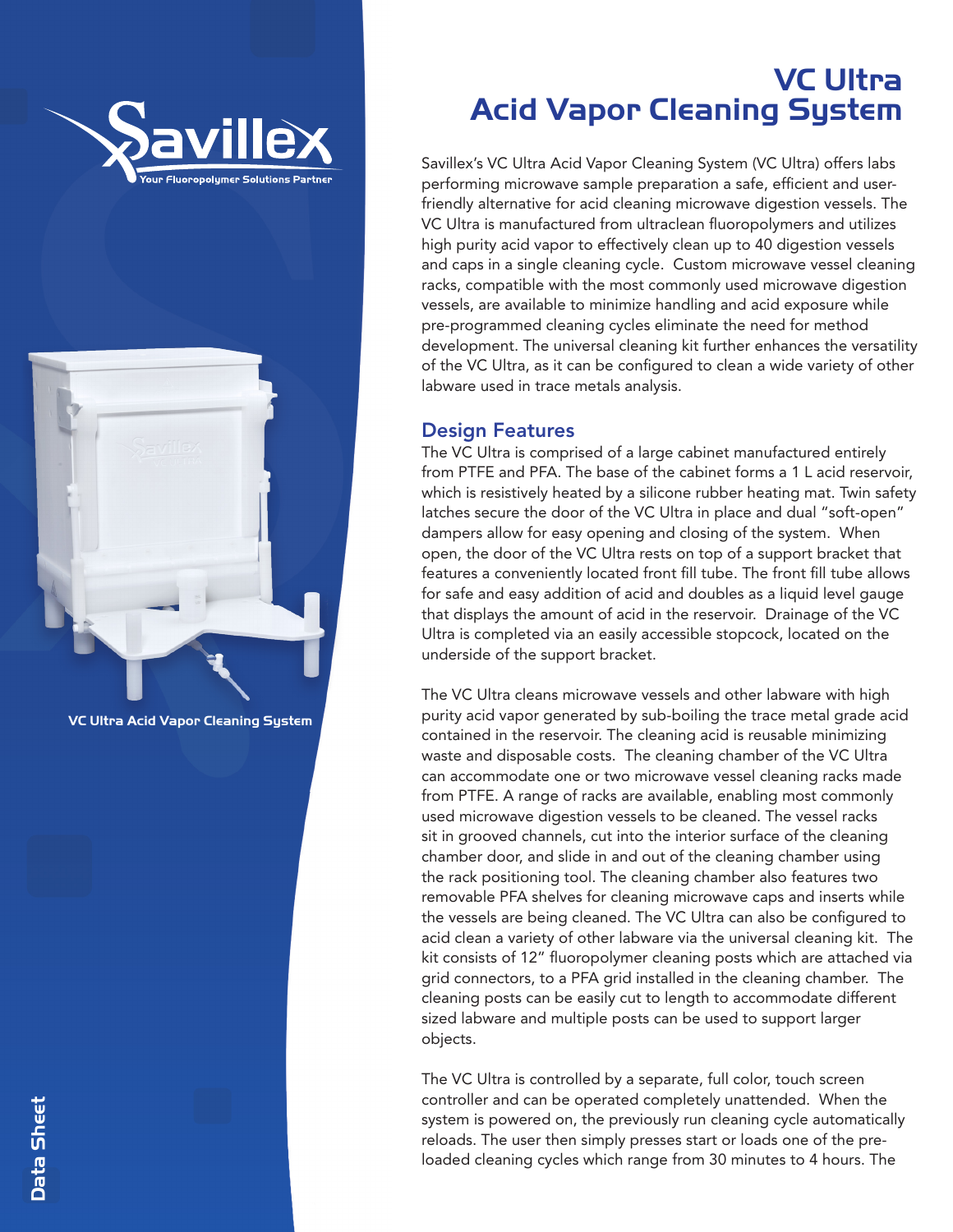system can also be operated in a manual mode allowing the user to have complete control over profile settings. A status light on the front of the controller indicates when the VC Ultra is safe to open. The status light changes color depending on the temperature reading and the current stage of the cleaning cycle. At the end of the cleaning cycle, racks are removed, rinsed with DI water and allowed to dry prior to use. An optional vessel transport case, manufactured from HDPE, enables the racks to be transferred from the VC Ultra to the work area, and is also a convenient way to store vessels and keep them clean and ready for use.

The VC Ultra must be installed inside a fume hood. The controller is connected by a 2 m power cord and should be placed outside the fume hood.

| <b>General Specifications</b> |
|-------------------------------|
|                               |

| <b>Feature</b>                                      | <b>Specification</b>                                                                               |  |
|-----------------------------------------------------|----------------------------------------------------------------------------------------------------|--|
| Material of Construction (wetted parts)             | Fluoropolymer                                                                                      |  |
| Power Source (three-wire earth grounded only)       | 120 or 230 VAC +/- 10%, 50/60 Hz                                                                   |  |
| Power Supply                                        | 360 watt resistance heater                                                                         |  |
| Power Cord Length                                   | 2 m (6.6 ft) VC Ultra unit to controller<br>2 m (6.6 ft) controller to outlet                      |  |
| Dimensions (footprint)<br>VC Ultra Cleaning Cabinet | Length = $55.5$ cm (21.4 in)<br>Width = $39.3$ cm (15.5 in)<br>Height = 58.9 cm (23.2 in)          |  |
| <b>Full Color Touch Screen Controller</b>           | Length = $20.3$ cm (8.0 in)<br>Width = $19.1$ cm $(7.5 \text{ in})$<br>Height = $17.1$ cm (6.7 in) |  |
| Installation Location                               | Fume Hood                                                                                          |  |
| <b>Reservoir Capacity</b>                           | 1000 mL                                                                                            |  |
| Suitable Cleaning Solutions                         | Nitric acid ( $\leq$ 70%) and water                                                                |  |
| <b>Cleaning Shelves</b>                             | Removable; two included                                                                            |  |
| Microwave Vessel Cleaning Racks                     | Various sizes; purchased separately                                                                |  |
| Shipping Weight                                     | 27 kg (60 lbs)                                                                                     |  |
| Warranty                                            | 1 year                                                                                             |  |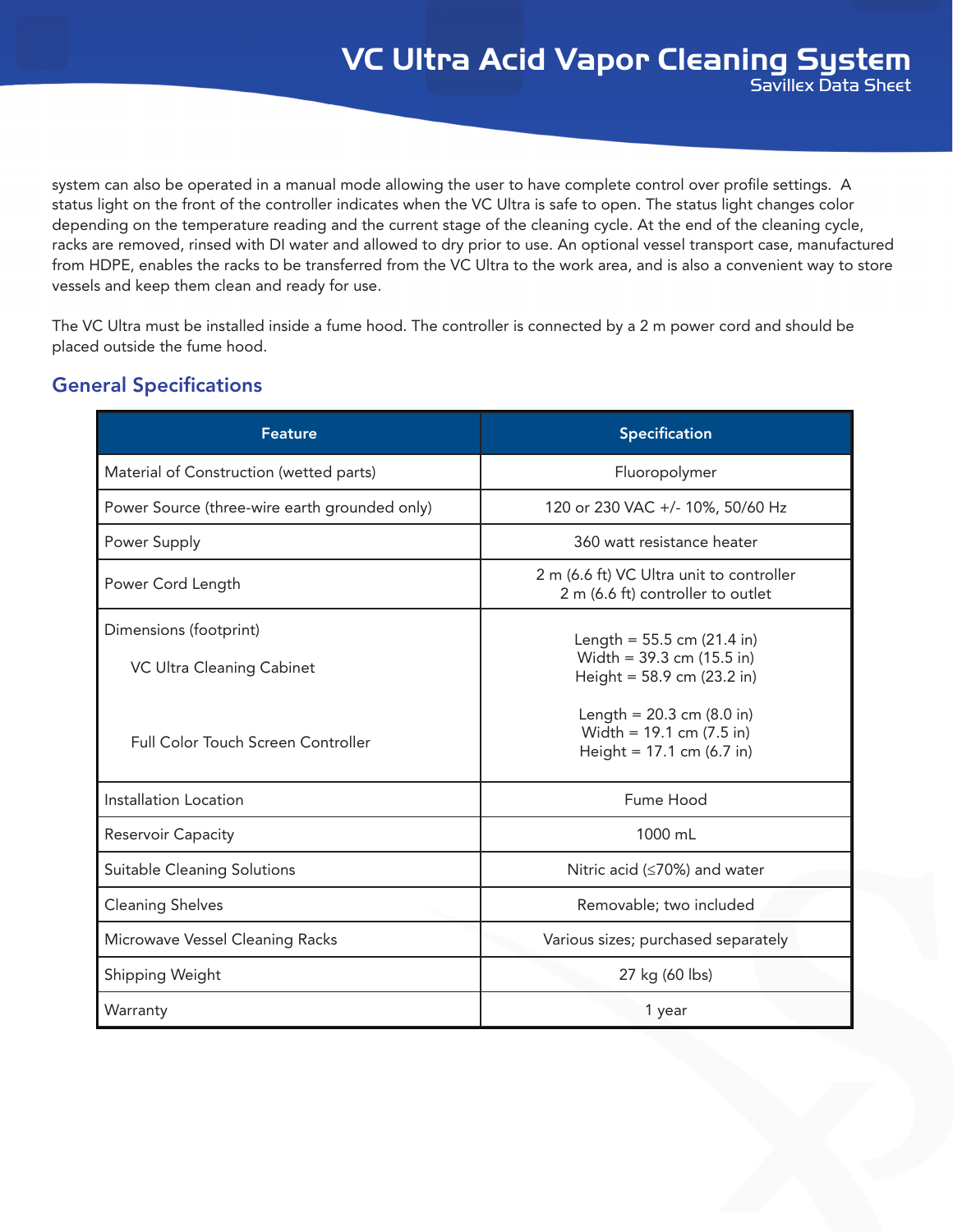

## Ordering Information

#### VC Ultra Acid Vapor Cleaning System

| <b>Part Number</b> | Description                                         |
|--------------------|-----------------------------------------------------|
| 550-300-120        | VC Ultra Acid Vapor Cleaning System, 120 V          |
| 550-300-230        | VC Ultra Acid Vapor Cleaning System, 230 V          |
| 550-300-230UK      | VC Ultra Acid Vapor Cleaning System, 230 V, UK Plug |

#### Microwave Digestion Vessel Cleaning Racks

| <b>Part Number</b> | <b>Vessel Compatibility</b> | <b>Position Hole</b><br>Diameter (mm) | <b>No. of Positions</b> |
|--------------------|-----------------------------|---------------------------------------|-------------------------|
| 550-300-100794     | CEM Mars Xpress 55/75 mL    | 29.2                                  | 20                      |
| 550-300-100795     | <b>CEM Mars Xpress Plus</b> | 37.2                                  | $12 \overline{ }$       |
| 550-300-100796     | <b>CEM</b> iPrep            | 43.9                                  | 8                       |
| 550-300-100797     | <b>CEM EasyPrep</b>         | 47.2                                  | 6                       |
| 550-300-100799     | CEM SP-D 4/10 mL            | 20.3                                  | 24                      |
| 550-300-100798     | CEM SP-D 35/80 mL           | 35.9                                  | 12                      |
| 550-300-100780     | Milestone Maxi-44           | 32.0                                  | 16                      |

Note: The VC Ultra can hold up to two vessel cleaning racks